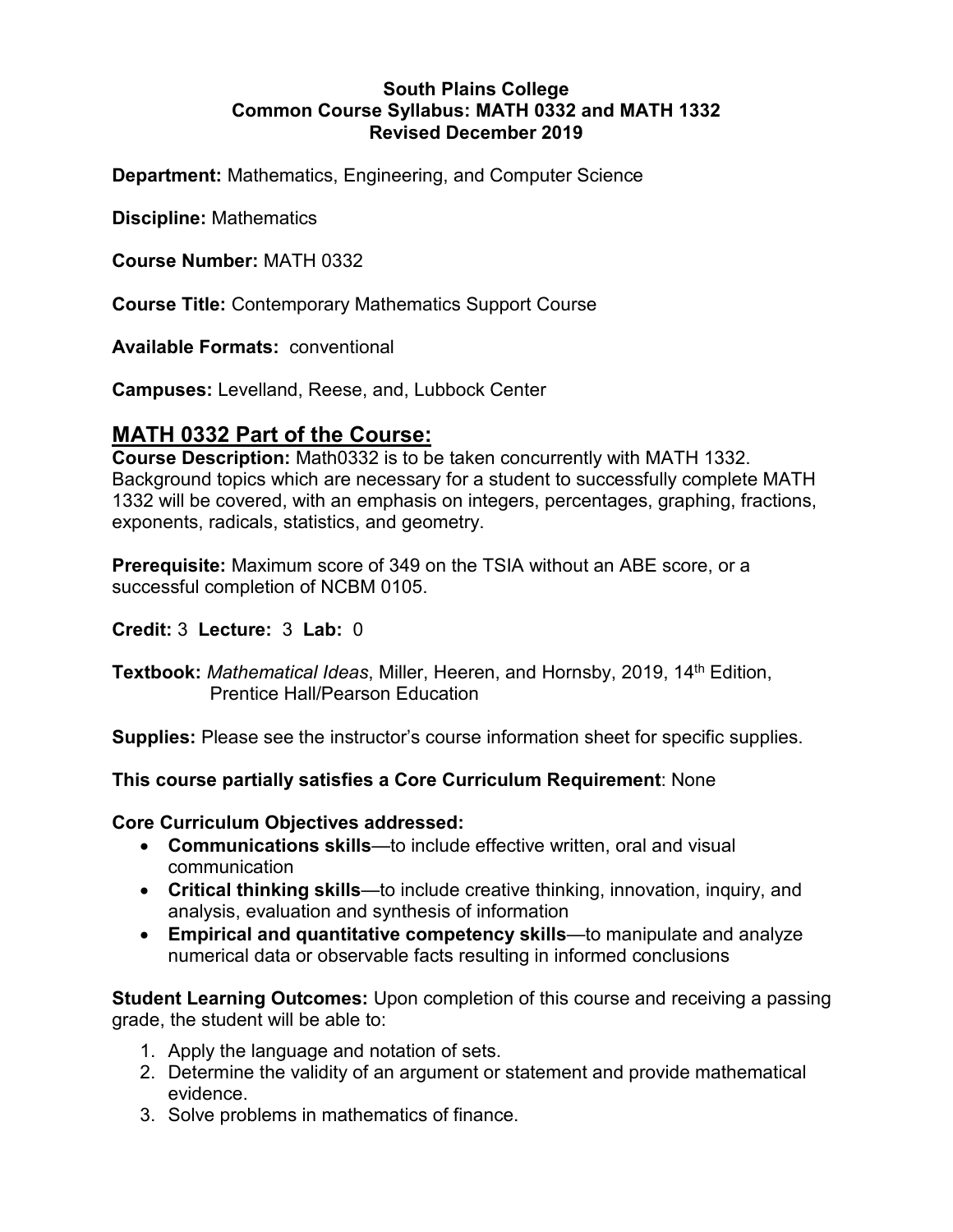- 4. Demonstrate fundamental probability/counting techniques and apply those techniques to solve problems.
- 5. Interpret and analyze various representations of data.
- 6. Demonstrate the ability to choose and analyze mathematical models to solve problems from real-world settings, including, but not limited to, personal finance, health literacy, and civic engagement.

**Student Learning Outcomes Assessment:** A pre- and post-test questions will be used to determine the extent of improvement that the students have gained during the semester

**Course Evaluation:** There will be departmental final exam questions given by all instructors.

**Attendance Policy:** Attendance and effort are the most important activities for success in this course. Records of your attendance are maintained throughout the semester. Five (5) absences, *for any reason*, are allotted to the student for the semester. Tardies count as one-half (1/2) of an absence. Tardies will be applied for consistently being late to class, as deemed by the instructor and leaving class early. If this number is exceeded, the instructor has the right to drop you with a grade of F or an X, depending on their discretion.

# **MATH 1332 Part of the Course:**

**Course Description:** Intended for Non STEM (Science, Technology, Engineering, and Mathematics) majors. Topics include introductory treatments of sets and logic, financial mathematics, probability and statistics with appropriate applications. Number sense, proportional reasoning, estimation, technology, and communication should be embedded throughout the course. Additional topics may be covered.

**Prerequisite:** Minimum score of 350 on the TSIA, TSI-exempt status, or a successful completion with a grade of 'C' or better in MATH 0337.

**Credit:** 3 **Lecture:** 3 **Lab:** 0

**Textbook:** *Mathematical Ideas*, Miller, Heeren, and Hornsby, 2019, 14<sup>th</sup> Edition, Prentice Hall/Pearson Education

**Supplies:** Please see the instructor's course information sheet for specific supplies.

**This course partially satisfies a Core Curriculum Requirement**: Mathematics Foundational Component Area (020)

# **Core Curriculum Objectives addressed:**

- **Communications skills**—to include effective written, oral and visual communication
- **Critical thinking skills**—to include creative thinking, innovation, inquiry, and analysis, evaluation and synthesis of information
- **Empirical and quantitative competency skills**—to manipulate and analyze numerical data or observable facts resulting in informed conclusions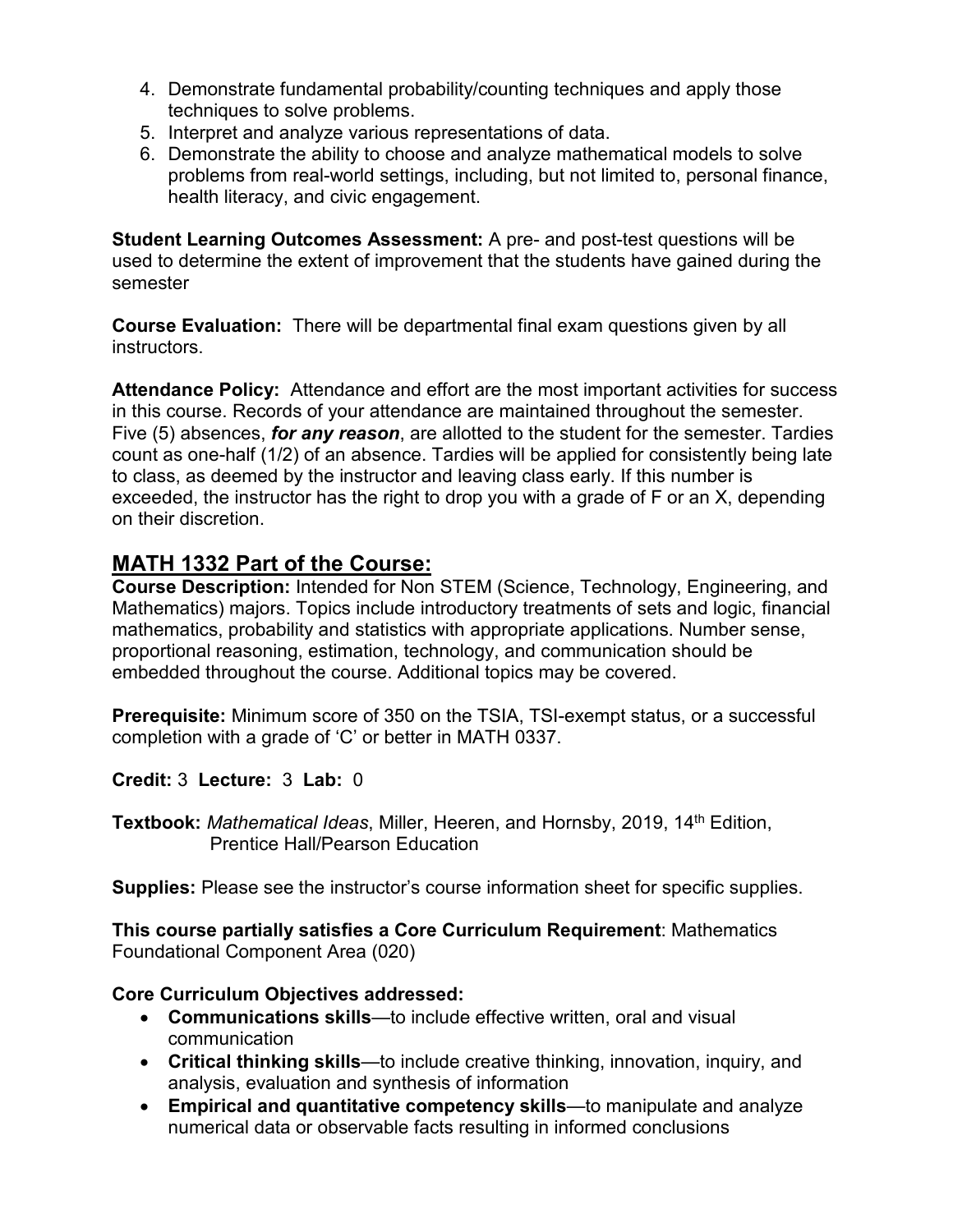**Student Learning Outcomes:** Upon completion of this course and receiving a passing grade, the student will be able to:

- 7. Apply the language and notation of sets.
- 8. Determine the validity of an argument or statement and provide mathematical evidence.
- 9. Solve problems in mathematics of finance.
- 10.Demonstrate fundamental probability/counting techniques and apply those techniques to solve problems.
- 11.Interpret and analyze various representations of data.
- 12.Demonstrate the ability to choose and analyze mathematical models to solve problems from real-world settings, including, but not limited to, personal finance, health literacy, and civic engagement.

**Student Learning Outcomes Assessment:** A pre- and post-test questions will be used to determine the extent of improvement that the students have gained during the semester

**Course Evaluation:** There will be departmental final exam questions given by all instructors.

**Attendance Policy:** Attendance and effort are the most important activities for success in this course. Records of your attendance are maintained throughout the semester. Five (5) absences, *for any reason*, are allotted to the student for the semester. Tardies count as one-half (1/2) of an absence. Tardies will be applied for consistently being late to class, as deemed by the instructor and leaving class early. If this number is exceeded, the instructor has the right to drop you with a grade of F or an X, depending on their discretion.

Plagiarism violations include, but are not limited to, the following:

- 1. Turning in a paper that has been purchased, borrowed, or downloaded from another student, an online term paper site, or a mail order term paper mill;
- 2. Cutting and pasting together information from books, articles, other papers, or online sites without providing proper documentation;
- 3. Using direct quotations (three or more words) from a source without showing them to be direct quotations and citing them; or
- 4. Missing in-text citations.

Cheating violations include, but are not limited to, the following:

- 1. Obtaining an examination by stealing or collusion;
- 2. Discovering the content of an examination before it is given;
- 3. Using an unauthorized source of information (notes, textbook, text messaging, internet, apps) during an examination, quiz, or homework assignment;
- 4. Entering an office or building to obtain an unfair advantage;
- 5. Taking an examination for another;
- 6. Altering grade records;
- 7. Copying another's work during an examination or on a homework assignment;
- 8. Rewriting another student's work in Peer Editing so that the writing is no longer the original student's;
- 9. Taking pictures of a test, test answers, or someone else's paper.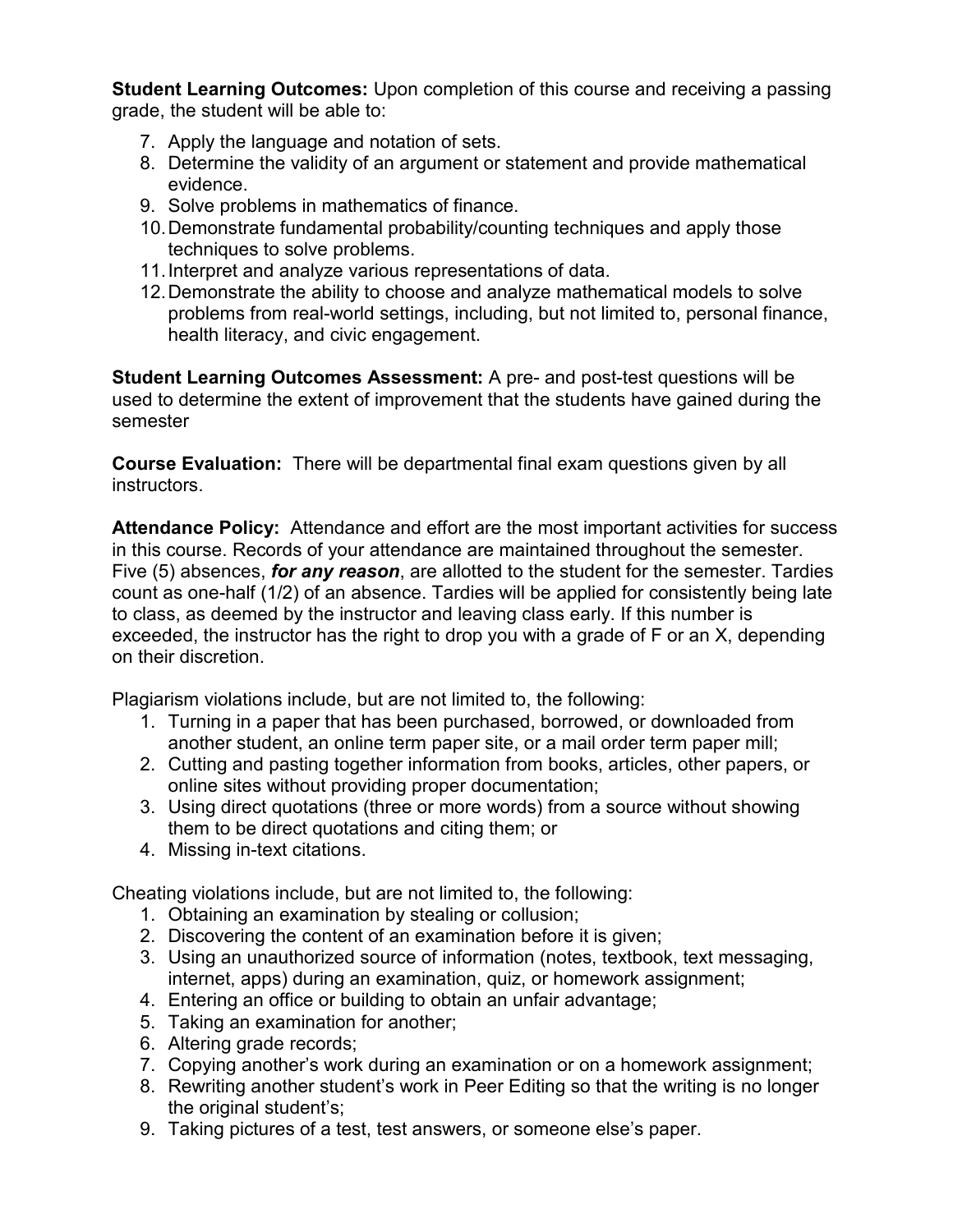**Student Code of Conduct Policy:** Any successful learning experience requires mutual respect on the part of the student and the instructor. Neither instructor nor student should be subject to others' behavior that is rude, disruptive, intimidating, aggressive, or demeaning**.** Student conduct that disrupts the learning process or is deemed disrespectful or threatening shall not be tolerated and may lead to disciplinary action and/or removal from class.

**Diversity Statement:** In this class, the teacher will establish and support an environment that values and nurtures individual and group differences and encourages engagement and interaction. Understanding and respecting multiple experiences and perspectives will serve to challenge and stimulate all of us to learn about others, about the larger world and about ourselves. By promoting diversity and intellectual exchange, we will not only mirror society as it is, but also model society as it should and can be.

**Disability Statement:** Students with disabilities, including but not limited to physical, psychiatric, or learning disabilities, who wish to request accommodations in this class should notify the Disability Services Office early in the semester so that the appropriate arrangements may be made. In accordance with federal law, a student requesting accommodations must provide acceptable documentation of his/her disability to the Disability Services Office. For more information, call or visit the Disability Services Office at Levelland (Student Health & Wellness Office) 806-716-2577, Reese Center (Building 8) 806-716-4675, or Plainview Center (Main Office) 806-716-4302 or 806-296- 9611.

**Nondiscrimination Policy:** South Plains College does not discriminate on the basis of race, color, national origin, sex, disability or age in its programs and activities. The following person has been designated to handle inquiries regarding the nondiscrimination policies: Vice President for Student Affairs, South Plains College, 1401 College Avenue, Box 5, Levelland, TX 79336. Phone number 806-716-2360.

**Title IX Pregnancy Accommodations Statement:** If you are pregnant, or have given birth within six months, Under Title IX you have a right to reasonable accommodations to help continue your education. To [activate](http://www.southplainscollege.edu/employees/manualshandbooks/facultyhandbook/sec4.php) accommodations you must submit a Title IX pregnancy accommodations request, along with specific medical documentation, to the Director of Health and Wellness. Once approved, notification will be sent to the student and instructors. It is the student's responsibility to work with the instructor to arrange accommodations. Contact the Director of Health and Wellness at 806-716 2362 or [email](http://www.southplainscollege.edu/employees/manualshandbooks/facultyhandbook/sec4.php) [cgilster@southplainscollege.edu](mailto:cgilster@southplainscollege.edu) for assistance.

**Campus Concealed Carry**: Texas Senate Bill - 11 (Government Code 411.2031, et al.) authorizes the carrying of a concealed handgun in South Plains College buildings only by persons who have been issued and are in possession of a Texas License to Carry a Handgun. Qualified law enforcement officers or those who are otherwise authorized to carry a concealed handgun in the State of Texas are also permitted to do so. Pursuant to Penal Code (PC) 46.035 and South Plains College policy, license holders may not carry a concealed handgun in restricted locations. For a list of locations and Frequently Asked Questions, please refer to the Campus Carry page at: <http://www.southplainscollege.edu/campuscarry.php>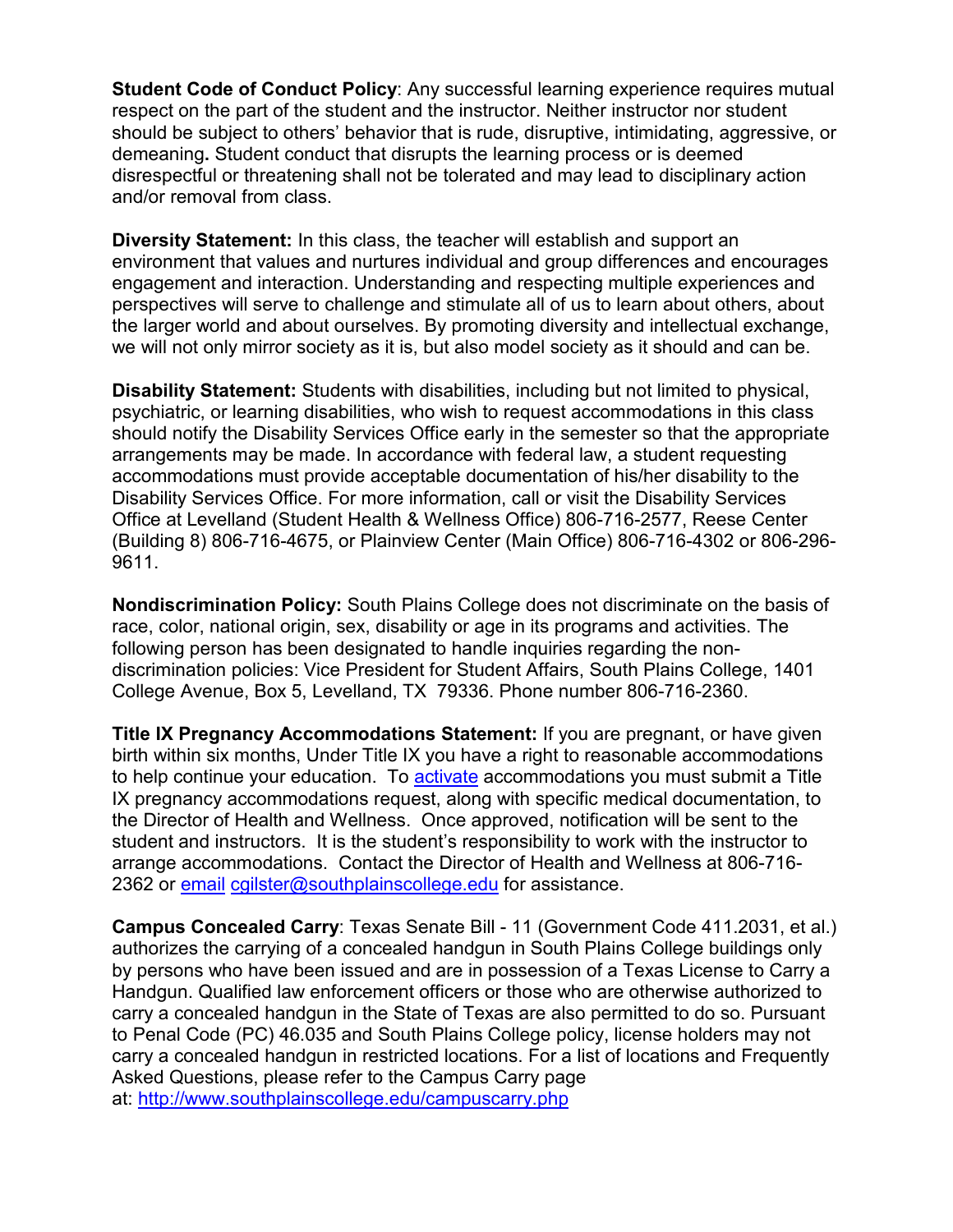Pursuant to PC 46.035, the open carrying of handguns is prohibited on all South Plains College campuses. Report violations to the College Police Department at 806-716-2396 or 9-1-1.

**SPC Bookstore Price Match Guarantee Policy:** If you find a lower price on a textbook, the South Plains College bookstore will match that price. The difference will be given to the student on a bookstore gift certificate! The gift certificate can be spent on anything in the store.

If students have already purchased textbooks and then find a better price later, the South Plains College bookstore will price match through the first week of the semester. The student must have a copy of the receipt and the book has to be in stock at the competition at the time of the price match.

The South Plains College bookstore will happily price match BN.com & books on Amazon noted as *ships from and sold by Amazon.com*. Online marketplaces such as *Other Sellers* on Amazon, Amazon's Warehouse Deals, *fulfilled by* Amazon, BN.com Marketplace, and peer-to-peer pricing are not eligible. They will price match the exact textbook, in the same edition and format, including all accompanying materials, like workbooks and CDs.

A textbook is only eligible for price match if it is in stock on a competitor's website at time of the price match request. Additional membership discounts and offers cannot be applied to the student's refund.

Price matching is only available on in-store purchases. Digital books, access codes sold via publisher sites, rentals and special orders are not eligible. Only one price match per title per customer is allowed.

Note: The instructor reserves the right to modify the course syllabus and policies, as well as notify students of any changes.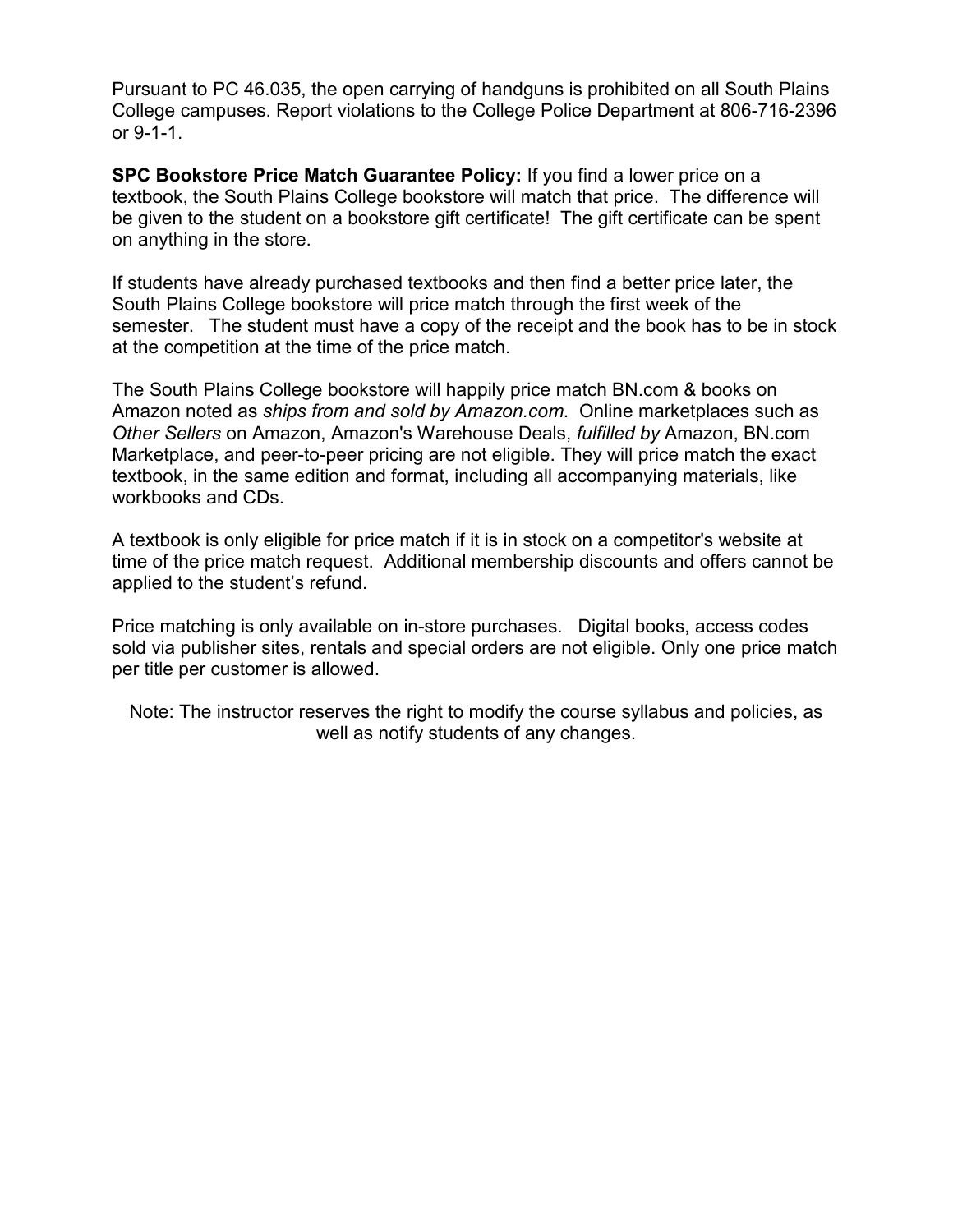#### **Course-Specific Contemporary Math Syllabus MATH 0332/1332-C001 Spring 2020**

**Instructor:** Leah Chenault **Office:** M106 **Telephone:** (806)716-2740

Email: [lchenault@southplainscollege.edu](mailto:lchenault@southplainscollege.edu) (preferred method of contact)

**Office Hours:** As listed below or by appointment. Also, on most days, I am around for a few minutes both before and after class.

| Mondav                             | uesdav | Wednesdav          | Thursday | Friday          |
|------------------------------------|--------|--------------------|----------|-----------------|
| $9:30$ am -10:45am                 | NA     | 9:30am - 10:45am   | NA       | 8:30 am–11:30am |
| $1:00 \text{ pm} - 2:15 \text{pm}$ |        | 1:00 pm $-$ 2:15pm |          |                 |

**Disclaimer:** The instructor reserves the right to alter any class policies/dates as deemed necessary by the instructor. If there are any changes, they will be announced **in class.** 

**Showing Work:** To receive full credit on an assignment, you must show all work that leads to your answer(s). The work must be legible, make sense and be easy to follow.

## **Course Supplies:**

- Required: Scientific Calculator (with log, ln, sin, cos and tan). Suggested TI-30XIIS. They are inexpensive and user friendly. Graphing calculators are not allowed. There may be some assignments where you are not allowed to use any calculator.
- Required: Large 3-ring binder, dividers, notebook paper, graph paper (available to print on blackboard), hole punch, pencils, and erasers.
- Printed Notes: A blank copy of the notes will be posted on Blackboard and you will be expected to print them and have them in class. You are expected to fill them out during class. If you miss class for any reason, you will need to get a copy of someone else's filled out notes. Your completed notes will be a requirement in the binder check.
- Required Textbook*: Mathematical Ideas,* Miller, Heeren, Hornsby and Heeren, 2020, 14<sup>th</sup> Edition, Pearson Education. You can purchase either a hard copy or a digital version of the textbook. There may be a 14 day trial for the digital version. Once you use the code, you cannot get a refund.
- Warning: Do not expect your instructor to have supplies for you to borrow.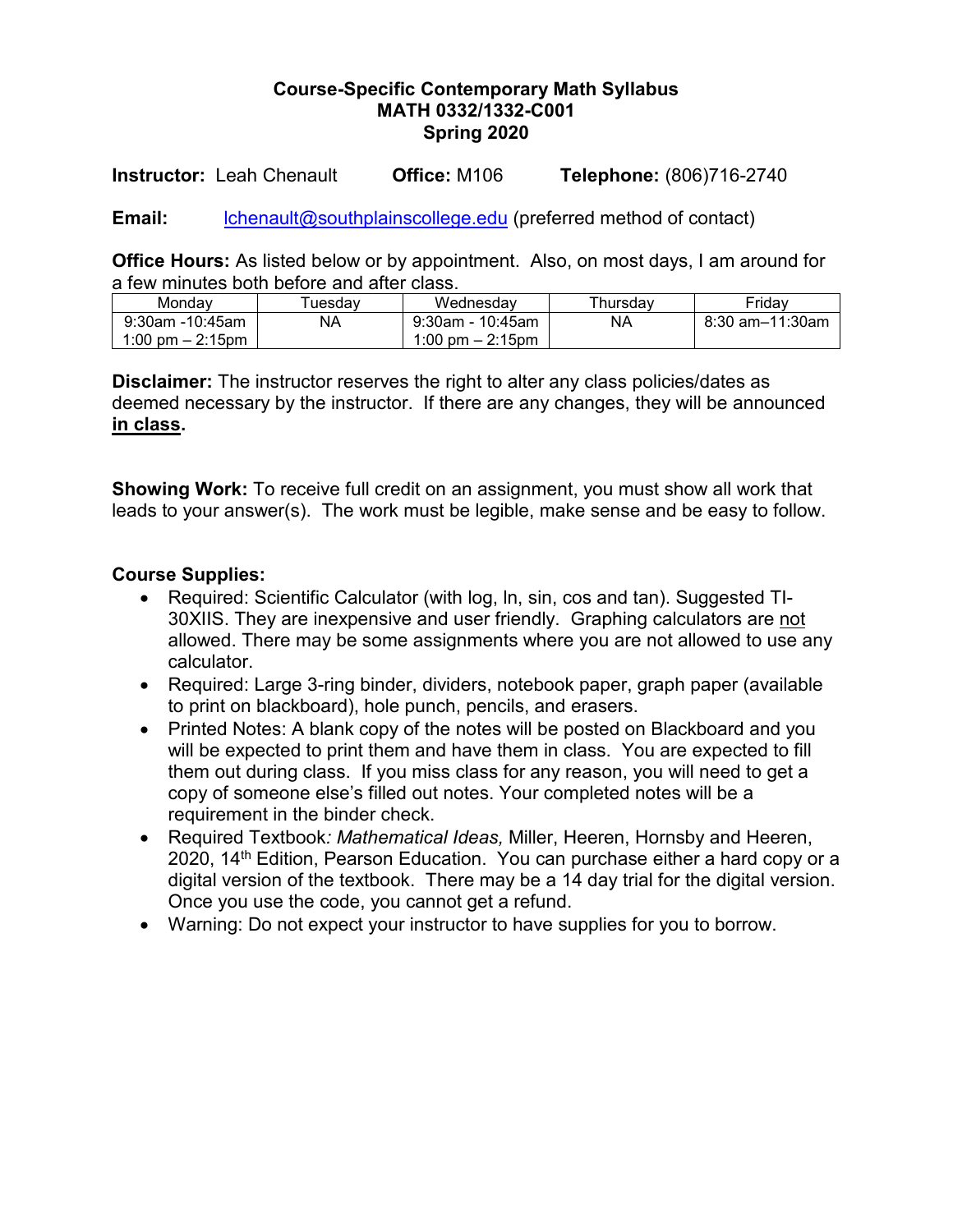# **Homework:**

- Homework will be assigned at each class. Work the problems early enough to seek help if needed.
- Homework is due at the beginning of the next class. Late homework will not be accepted. If you are going to be absent, I will accept your homework via email as long as that email is time-stamped before our scheduled class time and you give me a valid reason for your absence. If the email does not have those two things, you will receive a zero on the assignment. Homework will be graded in two ways:
	- 1. Completion (50% of HW grade)
	- 2. I will spot check 3-5 questions (50% of HW grade)
- On all assignments, you are expected to write your full name at the top, give the assignment a title (page number etc) and clearly number the questions.
- To receive full credit on homework problems that are graded, you must show work that is legible and it must make sense.
- At the end of the semester, the lowest 4 daily grades (homework/binder) will be dropped.

# **Binder:**

- All students will keep a binder which will be used as a reference and study guide.
- The binder will be graded randomly by the instructor during the semester.

# **Binder organization**:

- Section 1: Syllabus
- Section 2: Unit 1: By section Notes and Assignment. At the end of the unit you will have a review and an Exam.
- Section 3: Unit 2
- Section 4: Unit 3
- Section 5: Unit 4
- Section 6: Unit 5
- Section 7: Unit 6
- Section 8: Post Unit 6 material and Comprehensive Review These pages will be kept in chronological order.

Note: Being absent does not excuse you from notes or homework. Everything is available on Blackboard and should be printed and completed even if you are not in class.

# **Exams:**

- 6 Unit Exams
- Leaving the class during an exam is not permitted.
- The Final Exam is comprehensive.
- There are no exemptions for the final.
- If you are going to miss an exam contact your instructor immediately (preferably prior to the exam). Make up exams are very rare and only provided under extreme, documented circumstances.
- If your grade on your final exam is higher than one of the unit tests, I will replace that unit test grade with your final exam grade.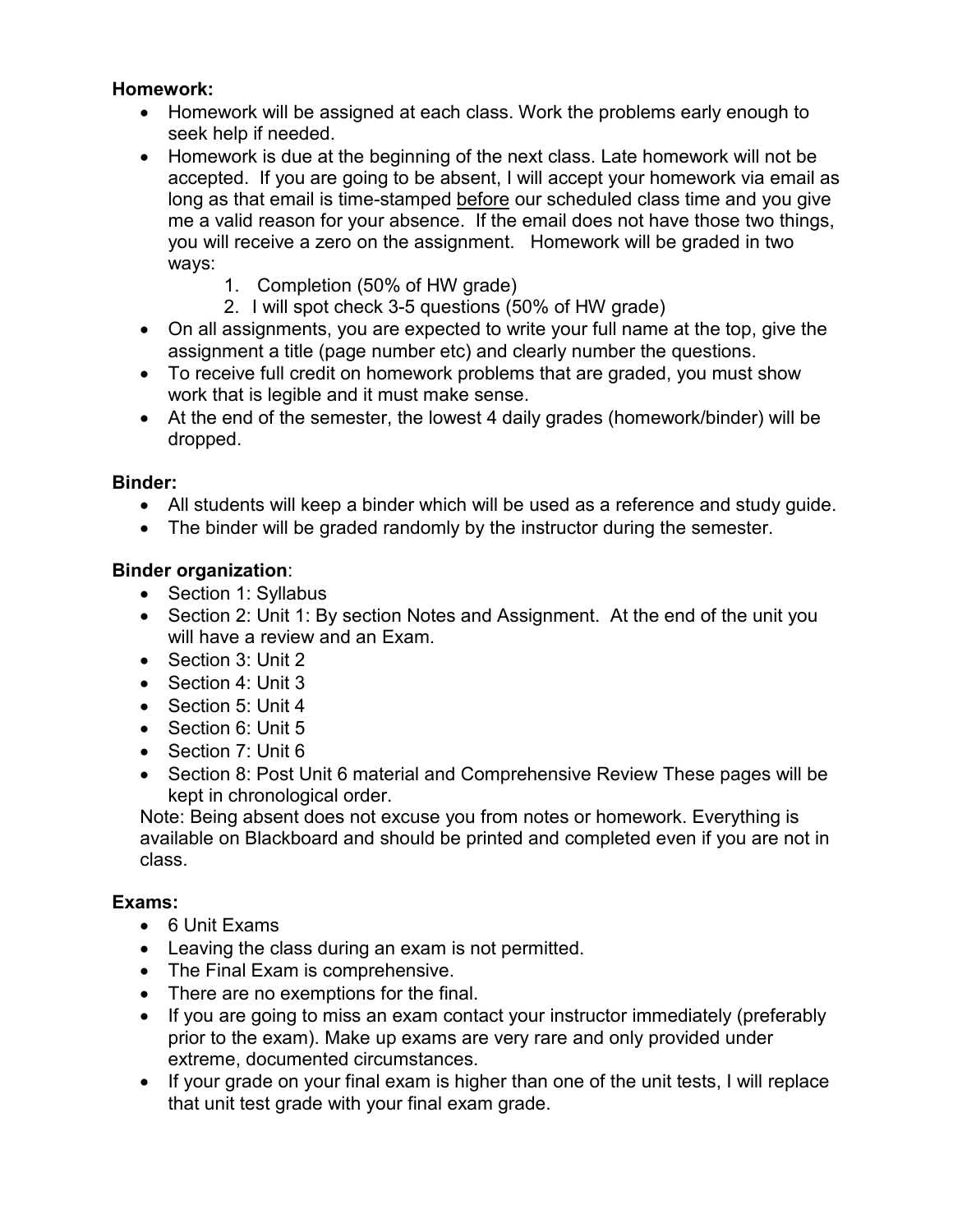• All electronic communication devices (phones, smart watches etc) must be put away during exams. Failure to do so will result in a grade of zero on the exam.

## **Grading Formula:**

Class attendance and a strong work ethic do not guarantee a passing grade. However, these two things are extremely important and do increase the likelihood of passing. The final responsibility for learning lies with the student. The final letter grade for this course will be based on the following:

- 6 Unit Tests at 10% each ................60%
- Homework/Binder...........................15%
- Final Exam.......................................25%

**Final Grade Determination:** A 90-100 B 80-89 C 70-79 D 60-69 F 59 or below

**Attendance Policy:** Class attendance is expected, not optional. Class attendance may be taken at any time during the class period, so please do not be late or leave early. Leaving early and/or being tardy will be considered ½ absence. You may be dropped from this course with a grade of X or F if you have more than 10 absences for any reason. These ten total absences include five absences for MATH 0332 and five absences for MATH 1332. If you exceed the maximum number of absences after the last day to drop, you will receive a grade of F for the course.

## **Classroom Etiquette:**

- Preparation for class (including homework) is to be completed before not during – the lecture.
- Chronic tardiness is unacceptable. We will begin promptly at the scheduled time for the class. A tardy counts as half an absence.
- Students are expected to be respectful of their fellow classmates and maintain a classroom environment that is conducive to learning. Refrain from using offensive language, talking loudly or off-topic, working on outside assignments, or otherwise being disruptive in class.
- NO tobacco use of any form is allowed in the classroom.
- Discussion of course material among students is encouraged during class, but habitually disruptive students will be asked to leave.
- All electronic communication devices are to be silenced and put away during class unless you are specifically told otherwise by your instructor. You will be given one verbal warning, after which you will be asked to leave.
- If I have to ask you to leave class for any reason (class disruption, cell phone usage etc), you will receive a zero for the day's assignment.
- If you sleep during class, you will be counted absent and receive a zero for that day's assignment.
- Food and/or drinks are NOT allowed in the classroom.
- All electronic communication with the instructor should take place via your SPC email account. You are expected to check this email account often for any class announcements that I did not get a chance to mention in class. Please consider that it is hard to read tone from email so let's give each other the benefit of the doubt.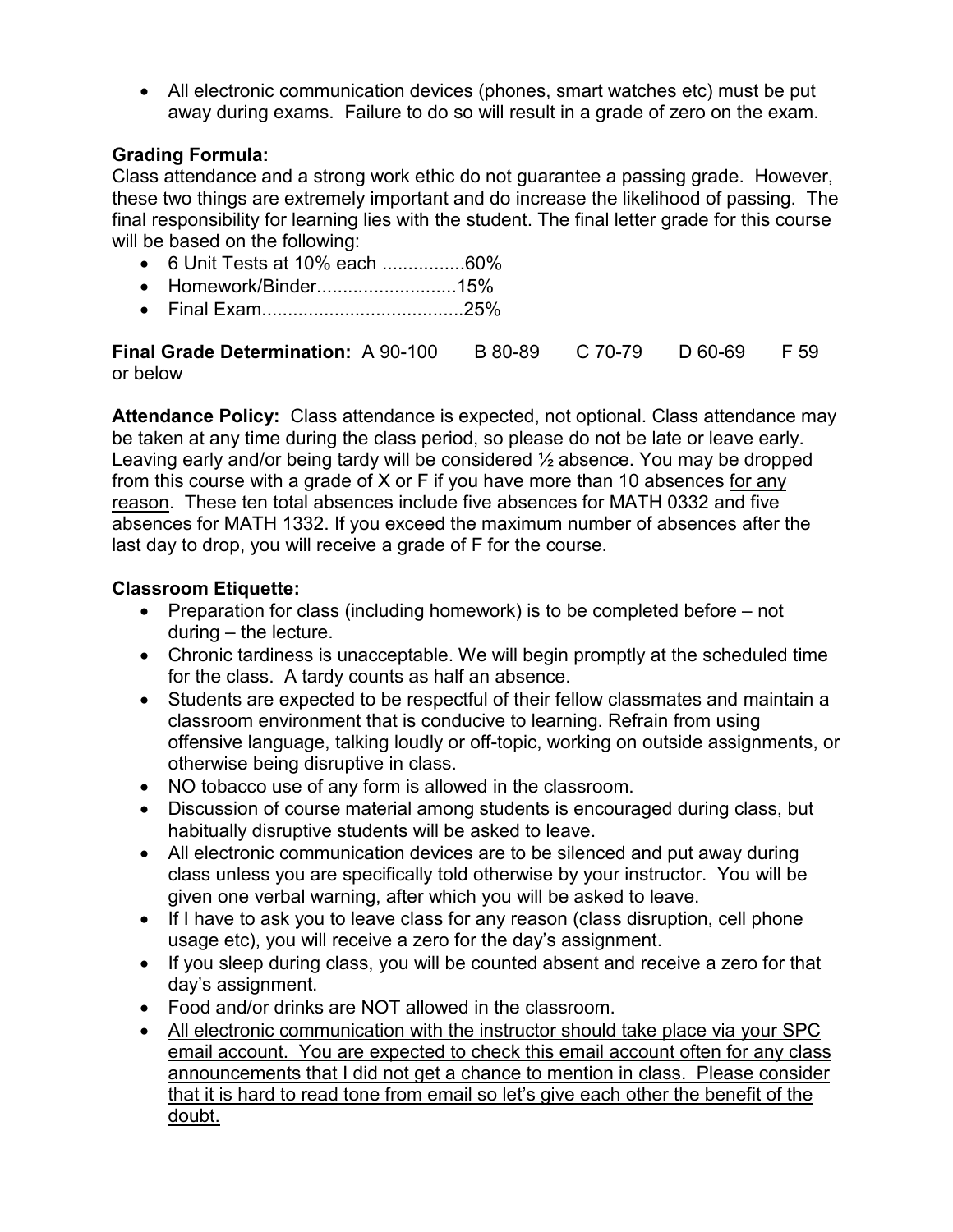## **Resources:**

- Blackboard! The course syllabus, calendar, gradebook, notes, and homework will be available on Blackboard. Be sure to check Blackboard regularly. There may also be times where I post videos that may supplement/reinforce what we have done in class.
- Free tutoring is available in M116 on the Levelland campus. You will need your student ID to check in for tutoring.
- I am available to help you! Feel free to come by during my office hours or email me at lchenault@southplainscollege.edu.
- Free tutorial videos are available at the following sites: http://patrickjmt.com/, http://www.mathtv.com/, and [http://www.khanacademy.org/.](http://www.khanacademy.org/)
- Online one-on-one tutoring via the TutorMe service. A link should be posted on Blackboard.

# **Succeeding in a Math Class:**

- Attend class every class period.
- Be mentally present! Take notes, pay attention and ask questions during class.
- Do all homework when it is assigned. Work on it early enough so that you can seek help if you need it.
- For every hour spent in class, you should expect to spend 2-3 hours outside of class working on this course. This includes time spent on homework and studying for quizzes and exams.
- Get to know at least one other person in class and exchange contact information. Study groups are encouraged.
- Get help as soon as you feel yourself falling behind! Don't wait!
- I have found that the best way for a student to study for a math exam is to practice working problems over and over.
- Everyone learns and studies differently. I encourage you to seek out and find what works best for you.

**Withdrawal Policy:** As required by Texas Education Code Section 51.907, all new students who enroll in a Texas public institution of higher education for the first time beginning with the 2007 fall semester and thereafter, are limited to six course drops throughout their entire undergraduate career. All course drops, including those initiated by students or faculty and any course a transfer student has dropped at another institution, automatically count toward the limit. After six grades of W are received, students must receive grades of A, B, C, D, or F in all courses. There are other exemptions from the six-drop limit and students should consult with a Counselor/Educational Planner before they drop courses to determine these exemptions. Students receiving financial aid must get in touch with the Financial Aid Office before withdrawing from a course. It is the student's responsibility to drop. Excessive absences (4 consecutive or 5 total) will result in an administrative withdrawal with a Grade of X or F. If you plan to withdraw, please consult with the instructor immediately. **Note: The last day to drop with a grade of W is Thursday, April 23, 2020.**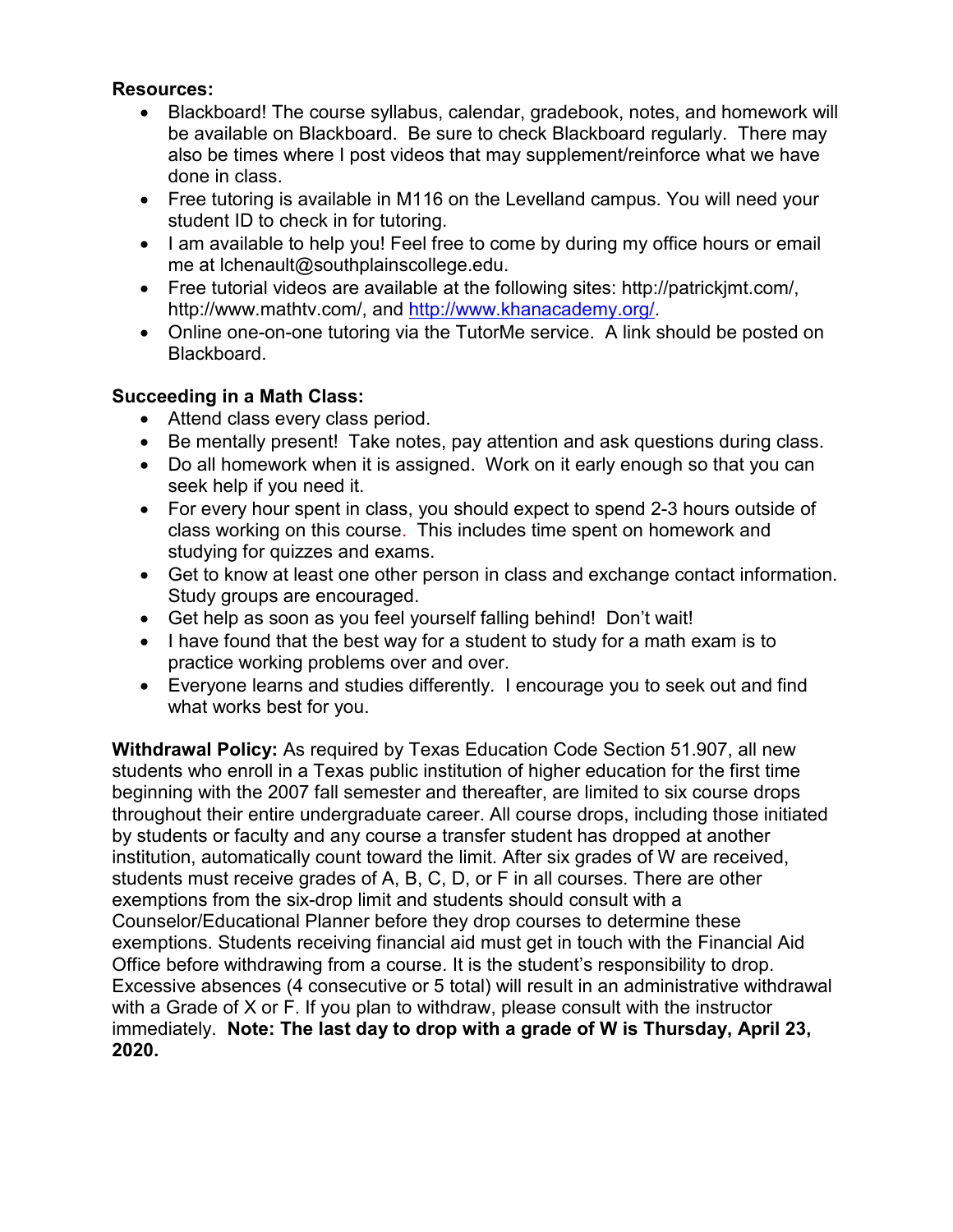#### **Contemporary Mathematics Tentative Course Outline – Fall 2019 Math 0332.C001 and Math 1332.C001 (M/T/W/Th 11:00 a.m. – 12:15 p.m.)**

| Week           | Date                    | Day          | <b>Lesson/Assignment</b>                                                      |
|----------------|-------------------------|--------------|-------------------------------------------------------------------------------|
| 1              | Jan 13th                | Mon          | Syllabus, 6.2 Order of Operations                                             |
|                | Jan 14th                | Tues         | 6.3 – Rational Numbers and Decimal Representations                            |
|                | Jan 15 <sup>th</sup>    | Wed          | 7.1 – Solving Linear Equations                                                |
|                | Jan 16th                | Thurs        | No Class - MLK Holiday                                                        |
| $\overline{2}$ | Jan 20 <sup>th</sup>    | Mon          | 7.1 – Solving Linear Equations                                                |
|                | Jan 21st                | Tues         | 7.2 – Applications of Linear Equations                                        |
|                | Jan 22nd                | Wed          | 7.6 – Polynomials Operations                                                  |
|                | Jan $23^{rd}$           | Thurs        | 7.7 – Solving Quadratic Equations (with Square Roots and the                  |
|                |                         |              | Quadratic Formula)                                                            |
| 3              | Jan 27 <sup>th</sup>    | Mon          | Review for Exam 1                                                             |
|                | Jan 28 <sup>th</sup>    | Tues         | Exam 1                                                                        |
|                | Jan 29th                | Wed          | 8.1 – Rectangular Coordinate System, Distance and Midpoint                    |
|                | Jan 30th                | Thurs        | 8.2 – Lines, Slope and Average Rate of Change                                 |
| $\overline{4}$ | Feb $3^{\text{rd}}$     | Mon          | 8.3 – Equations of Lines                                                      |
|                | Feb 4 <sup>th</sup>     | Tues         | $8.3$ – Equations of Lines                                                    |
|                | Feb $5th$               | Wed          | 8.4 – Linear Functions, Graphs and Models                                     |
|                | Feb 6th                 | Thurs        | 8.7 – Solving Systems of Linear Equations                                     |
| 5              | Feb 10 <sup>th</sup>    | Mon          | 8.8 - Applications of Linear Systems                                          |
|                | Feb 11 <sup>th</sup>    | Tues         | Review for Exam 2                                                             |
|                | Feb $12^{th}$           | Wed          | Exam 2                                                                        |
|                | Feb 13 <sup>th</sup>    | Thurs        | 6.5 - Applications of Decimals and Percents                                   |
| 6              | Feb 17th                | Mon          | Conversions                                                                   |
|                | Feb 18th                | Tues         | 7.3 - Ratio, Proportion and Variation                                         |
|                | Feb 19th                | Wed          | 7.5 – Scientific Notation                                                     |
|                | Feb 20th                | Thurs        | 13.1 – The Time Value of Money                                                |
| 7              | Feb 24th                | Mon          | 13.4 – The Costs and Advantages of Home Ownership                             |
|                | Feb 25th                | Tues         | 13.5 - Annuities                                                              |
|                | Feb 26th                | Wed          | Budgeting                                                                     |
|                | Feb 27th                | Thurs        | Budgeting                                                                     |
| 8              | Mar 2 <sup>nd</sup>     | Mon          | Review for Exam 3                                                             |
|                | Mar 3rd                 | Tues         | Exam 3                                                                        |
|                | Mar $4th$               | Wed          | 9.2 – Polygons, Angles in a Triangle, Classifying Triangles                   |
|                | Mar $5th$               | <b>Thurs</b> | 9.3 - Geometry of Triangles: Congruence, Similarity and the                   |
|                |                         |              | Pythagorean Theorem                                                           |
| 9              | Mar 9th                 | Mon          | 9.4 – Perimeter, Area and Circumference                                       |
|                | Mar 10th                | Tues         | 9.5 – Volume and Surface Area                                                 |
|                | Mar $11th$              | Wed          | <b>Right Triangle Trigonometry</b>                                            |
|                | Mar $12th$<br>Mar 23rd  | Thurs        | <b>Right Triangle Trigonometry</b>                                            |
| 10             | Mar 24th                | Mon          | Review for Exam 4                                                             |
|                | Mar $25th$              | Tues         | Exam 4                                                                        |
|                | Mar 26 <sup>th</sup>    | Wed          | 2.2 – Venn Diagrams and Subsets                                               |
| 11             | Mar $30th$              | Thurs<br>Mon | $2.3$ – Set Operations                                                        |
|                | Mar 31st                | Tues         | 2.4 - Surveys and Cardinal Numbers<br>$10.1$ – Counting by Systematic Listing |
|                | Apr $1st$               | Wed          | $10.2 - Using the Fundamental Counting Principle$                             |
|                | Apr 2 <sup>nd</sup>     |              | 10.5 - Counting Problems Involving "Not" and "Or"                             |
|                | Apr $6^{\overline{th}}$ | Thurs        | Review for Exam 5                                                             |
| 12             |                         | Mon          |                                                                               |